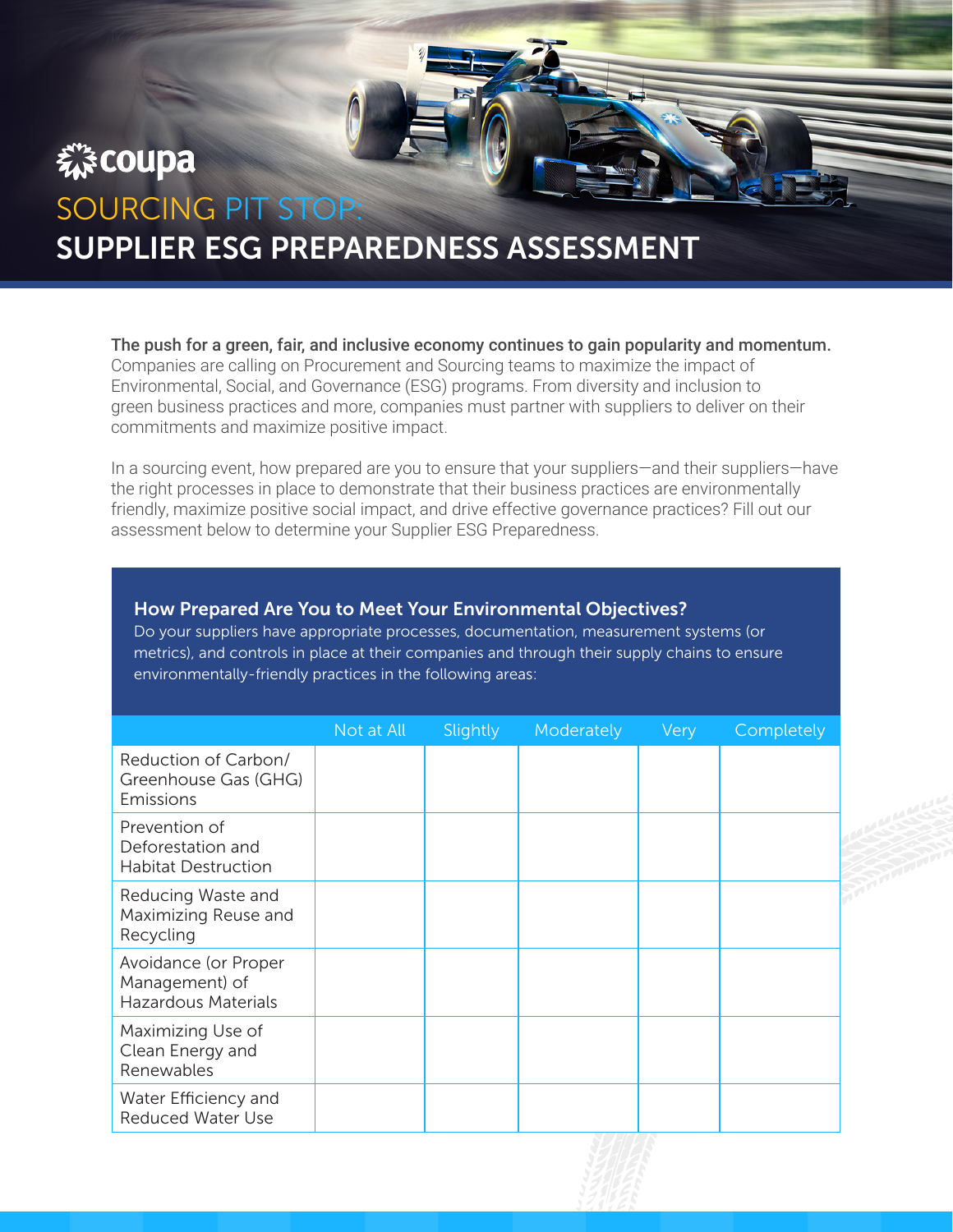| Energy Reduction and<br>Efficiency            |  |  |  |
|-----------------------------------------------|--|--|--|
| Documentation<br>of Environmental<br>Programs |  |  |  |

## How Prepared Are You to Meet Your Social Impact Objectives?

Do your suppliers have appropriate processes, documentation, measurement systems (or metrics), and controls in place at their companies and through their supply chains to mitigate social impact risk in the following areas:

|                                                                        | <b>Not at All</b> | <b>Slightly</b> | <b>Moderately</b> | <b>Very</b> | <b>Completely</b> |
|------------------------------------------------------------------------|-------------------|-----------------|-------------------|-------------|-------------------|
| Protection of Human<br>Rights / Ethical<br><b>Treatment of Workers</b> |                   |                 |                   |             |                   |
| Elimination of Child<br>Labor, Forced Labor,<br>and Modern Slavery     |                   |                 |                   |             |                   |
| Avoidance of Conflict<br>Minerals                                      |                   |                 |                   |             |                   |
| Documentation of<br>Safety and Health<br>Programs                      |                   |                 |                   |             |                   |

## How Prepared Are You to Meet Your Diversity and Inclusion Objectives?

Do your suppliers have appropriate processes, documentation, measurement systems (or metrics), and controls in place at their companies and through their supply chains to help encourage diversity and inclusion goals in the following areas:

|                                                                                    | <b>Not at All</b> | <b>Slightly</b> | <b>Moderately</b> | <b>Very</b> | <b>Completely</b> |
|------------------------------------------------------------------------------------|-------------------|-----------------|-------------------|-------------|-------------------|
| Minority-Owned<br>Spending                                                         |                   |                 |                   |             |                   |
| Women-Owned<br>Spending                                                            |                   |                 |                   |             |                   |
| Veteran-Owned<br>Spending                                                          |                   |                 |                   |             |                   |
| LGBTQ-Owned<br>Spending                                                            |                   |                 |                   |             |                   |
| <b>Small Business</b><br>Spending                                                  |                   |                 |                   |             |                   |
| Compliance with<br>Federal, State, and<br>Local Mandates for<br>Diversity Spending |                   |                 |                   |             |                   |